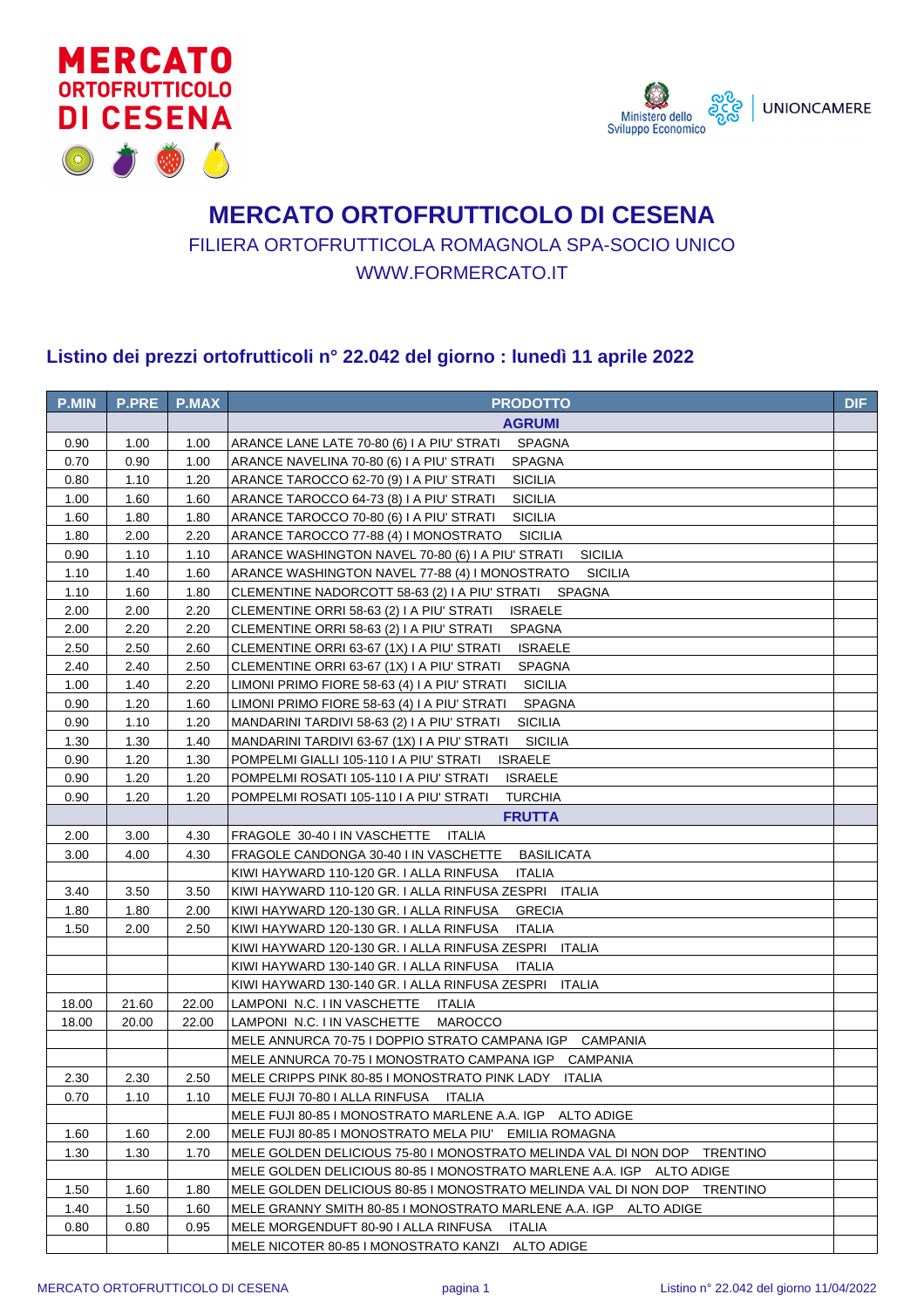| <b>P.MIN</b> | <b>P.PRE</b> | <b>P.MAX</b> | <b>PRODOTTO</b>                                                            | <b>DIF</b> |
|--------------|--------------|--------------|----------------------------------------------------------------------------|------------|
| 1.30         | 1.80         | 1.90         | MELE RENETTA DEL CANADA 80-85 I MONOSTRATO MELINDA VAL DI NON DOP TRENTINO |            |
|              |              |              | MELE SCILATE 80-85 I MONOSTRATO ENVY ALTO ADIGE                            |            |
| 1.20         | 1.30         | 1.40         | MELE STARK DELICIOUS 80-85 I MONOSTRATO MARLENE A.A. IGP ALTO ADIGE        |            |
| 15.50        | 15.50        | 18.00        | MIRTILLI N.C. I IN VASCHETTE PERU'                                         |            |
|              |              |              | MIRTILLI N.C. I IN VASCHETTE SPAGNA                                        |            |
| 19.00        | 20.00        | 20.00        | MORE DI ROVO N.C. I IN VASCHETTE MESSICO                                   |            |
| 2.50         | 2.80         | 3.00         | PERE ABATE FETEL 70-75 I MONOSTRATO 16 PZ. (30X50) EMILIA ROMAGNA          |            |
| 1.50         | 1.60         | 2.00         | PERE CONFERENCE 70-80   ALLA RINFUSA OLANDA                                |            |
|              |              |              | PERE COSCIA 60-65 I A PIU' STRATI 45 PZ. 10 KG CILE                        |            |
| 1.80         | 2.20         | 2.30         | PERE DECANA COMIZIO 80-90 I ALLA RINFUSA OLANDA                            |            |
|              |              |              | PERE MAX RED BARTLETT 75-80 I A PIU' STRATI 40 PZ. 10 KG ARGENTINA         |            |
|              |              |              | PERE WILLIAM 65-70 I A PIU' STRATI 100-110 PZ 18 KG ARGENTINA              |            |
| 2.00         | 2.00         | 2.50         | PERE WILLIAM 75-80 I A PIU' STRATI 50 PZ. 12,5 KG SUD AFRICA               |            |
| 18.00        | 20.00        | 23.20        | RIBES ROSSO N.C. I IN VASCHETTE CILE                                       |            |
| 3.00         | 3.80         | 4.00         | UVA DA TAVOLA BIANCA TIMPSON N.C. I MONOSTRATO<br>PERU'                    |            |
|              |              |              | UVA DA TAVOLA BIANCA VITTORIA N.C. I MONOSTRATO SUD AFRICA                 |            |
| 2.80         | 3.00         | 3.00         | UVA DA TAVOLA ROSATA RED GLOBE N.C. I MONOSTRATO 4,5 KG PERU'              |            |
|              |              |              | UVA DA TAVOLA ROSATA RED GLOBE N.C. I MONOSTRATO 8,2 KG PERU'              |            |
|              |              |              | <b>ORTAGGI</b>                                                             |            |
|              |              |              | AGLI BIANCHI N.C. I IN TRECCE<br><b>FRANCIA</b>                            |            |
| 3.80         | 4.50         | 5.50         | AGLI BIANCHI N.C. I IN TRECCE ITALIA                                       |            |
| 3.00         | 3.00         | 3.40         | AGLI BIANCHI N.C. I ALLA RINFUSA SPAGNA                                    |            |
|              |              |              | AGLI BIANCHI N.C. I TRE PEZZI SPAGNA                                       |            |
| 3.00         | 3.00         | 3.50         | AGLI FRESCHI N.C. I ALLA RINFUSA EGITTO                                    |            |
|              |              |              | AGLI ROSA 60-80 I MONOSTRATO FRANCIA                                       |            |
|              |              |              | ASPARAGI BIANCHI 16-20 I IN MAZZI VENETO                                   |            |
|              |              |              | ASPARAGI SELVATICI ASPARAGINA I IN MAZZI<br>ITALIA                         |            |
| 4.50         | 5.50         | 6.00         | ASPARAGI VERDI 12-16 I IN MAZZI CAMPANIA                                   |            |
| 6.00         | 6.00         | 6.50         | ASPARAGI VERDI 12-16 I IN MAZZI<br>EMILIA ROMAGNA                          |            |
|              |              | 6.50         | ASPARAGI VERDI 12-16 I IN MAZZI<br>ITALIA<br><b>CAMPANIA</b>               |            |
| 6.00<br>5.70 | 6.50<br>6.00 | 6.00         | ASPARAGI VERDI 16-20 I IN MAZZI<br>ASPARAGI VERDI 16-20 I IN MAZZI ITALIA  |            |
|              |              |              | ASPARAGI VERDI ASPARAGINA I IN MAZZI ITALIA                                |            |
|              |              |              | BASILICO N.C. I IN MAZZI MAZZO ITALIA                                      |            |
| 0.90         | 1.00         | 1.10         | BIETOLE DA COSTA N.C. I A PIU' STRATI ITALIA                               |            |
| 1.20         | 1.20         | 1.40         | BIETOLE DA FOGLIA (ERBETTE) N.C. I IN MAZZI A PIU' STRATI<br><b>ITALIA</b> |            |
|              |              |              | CARCIOFI CON SPINE 7.5-9 CM I A PIU' STRATI CAD. SARDEGNA                  |            |
| 0.80         | 0.90         | 1.40         | CARCIOFI ROMANESCO 9-11 CM I A PIU' STRATI CAD. ITALIA                     |            |
|              |              |              | CARCIOFI ROMANESCO VIOLA 9-11 CM I MONOSTRATO CAD. ITALIA                  |            |
| 0.40         | 0.55         | 0.65         | CARCIOFI VIOLETTO SENZA SPINE 7.5-9 CM I A PIU' STRATI CAD. TUNISIA        |            |
| 0.35         | 0.55         | 0.80         | CARCIOFI VIOLETTO TEROM 7.5-9 CM I A PIU' STRATI CAD. ITALIA               | -0.05      |
| 0.60         | 0.60         | 0.80         | CARCIOFI VIOLETTO TEROM 7.5-9 CM I A PIU' STRATI CAD. TOSCANA              | -0.05      |
|              |              |              | CARCIOFINI MEDI I ALLA RINFUSA ITALIA                                      |            |
| 0.60         | 0.90         | 1.00         | CAROTE N.C. I ALLA RINFUSA<br>ITALIA                                       |            |
|              |              |              | CAROTE N.C. I IN MAZZI ITALIA                                              |            |
|              |              |              | CAROTE N.C. I VASSOI FILMATI ITALIA                                        |            |
| 1.20         | 1.20         | 1.40         | CAVOLFIORE BIANCO 8 PZ. (40X60) I MONOSTRATO<br>ITALIA                     |            |
| 1.40         | 1.60         | 1.80         | CAVOLFIORE ROMANESCO 6 PZ. (40X60) I MONOSTRATO<br>ITALIA                  |            |
| 0.90         | 1.80         | 2.30         | CAVOLI BROCCOLI N.C. I MONOSTRATO<br>PUGLIA                                |            |
| 0.50         | 0.80         | 1.00         | CAVOLI CAPPUCCI BIANCHI 6 PZ. (30X50) I MONOSTRATO<br>ITALIA               |            |
| 1.50         | 1.80         | 2.00         | CAVOLI NERI MEDI I IN MAZZI ITALIA                                         |            |
| 0.50         | 0.80         | 0.85         | CAVOLI VERZA 6 PZ. (30X50) I MONOSTRATO<br>ITALIA                          |            |
| 1.80         | 2.00         | 3.00         | CETRIOLI 14-21 CM. I A PIU' STRATI ITALIA                                  |            |
| 1.20         | 1.30         | 1.40         | CICORIA CATALOGNA A PUNTARELLE N.C. I A PIU' STRATI<br>ITALIA              |            |
| 0.50         | 1.20         | 1.30         | CICORIA CATALOGNA N.C. I A PIU' STRATI ITALIA                              |            |
| 1.30         | 1.50         | 1.80         | CIME DI RAPA N.C. I IN MAZZI A PIU' STRATI ITALIA                          |            |
|              |              |              | CIPOLLE PIATTE BIANCHE 30-50 I MONOSTRATO FRESCHE ITALIA                   |            |
| 0.50         | 0.70         | 0.80         | CIPOLLE TONDE BIANCHE N.C. I ALLA RINFUSA SACCHI ITALIA                    |            |
| 0.45         | 0.60         | 0.80         | CIPOLLE TONDE DORATE 60-80   ALLA RINFUSA SACCHI ITALIA                    |            |
| 0.50         | 0.70         | 0.80         | CIPOLLE TONDE ROSSE 60-80   ALLA RINFUSA SACCHI ITALIA                     |            |
| 1.40         | 2.00         | 2.00         | CIPOLLOTTI BIANCHI N.C. I IN MAZZI ITALIA                                  |            |
| 2.50         | 2.60         | 3.00         | CIPOLLOTTI ROSSI DI TROPEA N.C. I IN MAZZI DI TROPEA IGP CALABRIA          |            |
| 3.00         | 3.30         | 3.50         | FAGIOLINI N.C. I ALLA RINFUSA MAROCCO                                      |            |
|              |              |              | FAGIOLINI PIATTI VERDI N.C. I ALLA RINFUSA MAROCCO                         |            |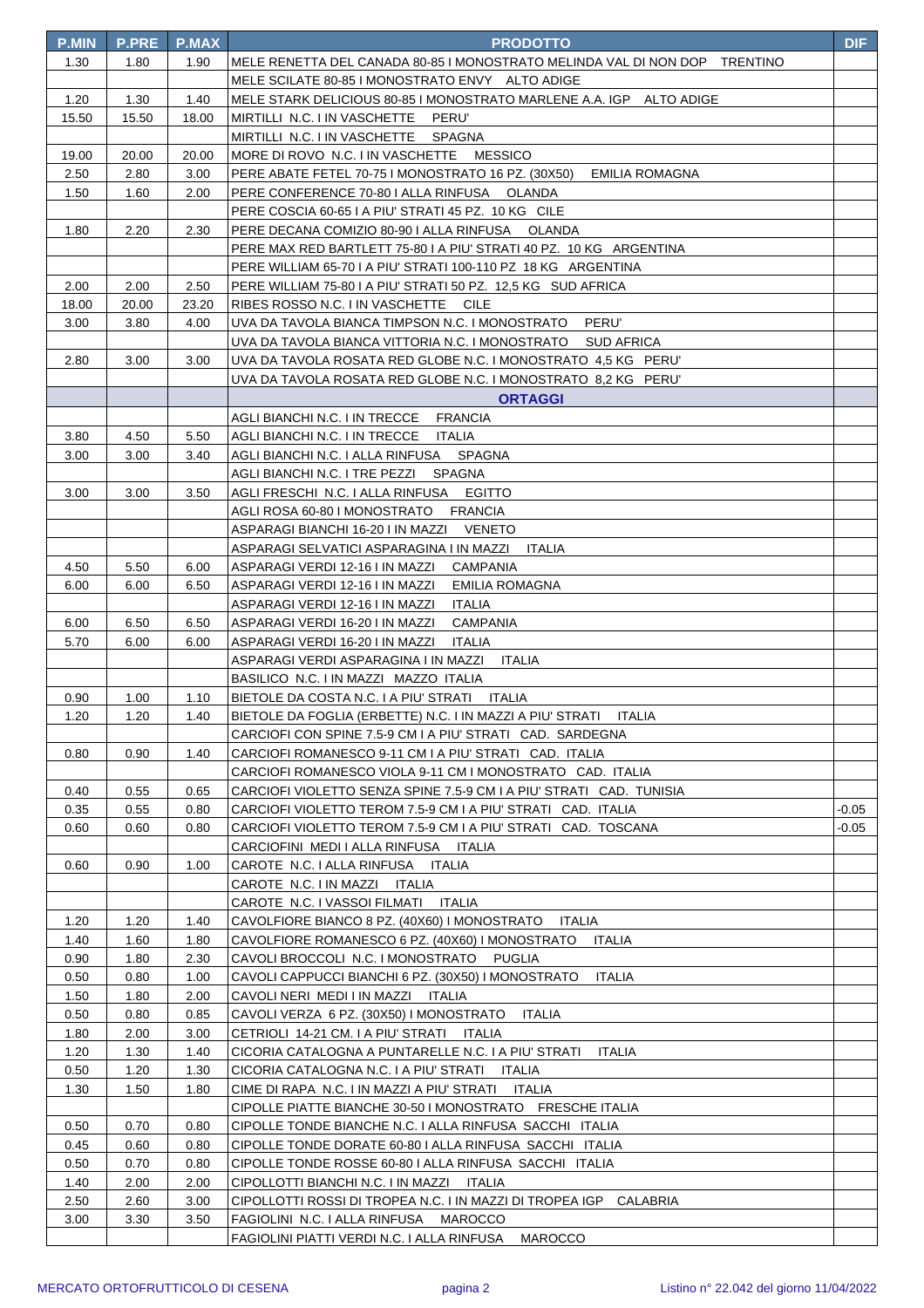| <b>P.MIN</b> | <b>P.PRE</b> | P.MAX        | <b>PRODOTTO</b>                                                                      | <b>DIF</b> |
|--------------|--------------|--------------|--------------------------------------------------------------------------------------|------------|
| 1.80         | 2.20         | 2.50         | FAVE N.C. I ALLA RINFUSA ITALIA                                                      | -0.20      |
| 1.00         | 1.40         | 1.50         | FINOCCHI 10 PZ. (30X50) I MONOSTRATO ITALIA                                          |            |
|              |              |              | FINOCCHI N.C. II DOPPIO STRATO ITALIA                                                |            |
| 0.45         | 0.50         | 0.50         | FIORI DI ZUCCA N.C. I CAD. ITALIA                                                    |            |
| 3.40         | 3.50         | 3.60         | FUNGHI PLEUROTUS OSTREATUS N.C. I DOPPIO STRATO<br><b>ITALIA</b>                     |            |
| 1.80         | 2.10         | 2.10         | FUNGHI PRATAIOLI BIANCHI 40-50 I MONOSTRATO ITALIA                                   |            |
| 1.00         | 2.00         | 2.20         | INDIVIE RICCIA 6 PZ. (30X50) I MONOSTRATO ITALIA                                     |            |
| 1.00         | 2.00         | 2.20         | INDIVIE SCAROLA 8 PZ. (30X50) I MONOSTRATO ITALIA                                    |            |
| 1.20         | 1.30         | 1.40         | ITALIA<br>LATTUGHE CAPPUCCIO 6 PZ. (30X50) I MONOSTRATO                              |            |
| 1.00         | 1.40         | 2.00         | LATTUGHE GENTILE 8 PZ. (30X50) I MONOSTRATO<br>ITALIA                                |            |
| 1.80         | 2.20         | 2.50         | LATTUGHE ICEBERG 10 PZ. (40X60) I MONOSTRATO FILMATO<br><b>SPAGNA</b>                | 0.20       |
| 1.30         | 1.40         | 1.50         | LATTUGHE ROMANA 8 PZ. (30X50) I DOPPIO STRATO<br>ITALIA                              |            |
| 1.20         | 1.30         | 1.50         | MELANZANE N.C. I MONOSTRATO<br>ITALIA                                                | $-0.10$    |
| 0.80         | 0.90         | 1.10         | MELANZANE N.C. I A PIU' STRATI<br><b>SPAGNA</b>                                      |            |
|              |              |              | MELANZANE CHIARE N.C. I MONOSTRATO<br>ITALIA                                         |            |
| 1.20         | 1.50         | 1.80         | MELANZANE LUNGHE N.C. I A PIU' STRATI<br><b>ITALIA</b>                               | $-0.10$    |
|              |              |              | MELONI GIALLI INVERNALI 1250-1600 GR. I MONOSTRATO<br><b>BRASILE</b>                 |            |
| 0.60         | 0.60         | 1.00         | PATATE P. BIANCA 40-80   ALLA RINFUSA SACCHI ITALIA                                  |            |
|              |              |              | PATATE P. GIALLA 40-80 I ALLA RINFUSA SACCHI NOVELLE EGITTO                          |            |
| 0.45         | 0.60         | 0.80         | PATATE P. GIALLA 40-80   ALLA RINFUSA CASSE ITALIA                                   |            |
| 0.45         | 0.60         | 1.00         | PATATE P. GIALLA 40-80 I ALLA RINFUSA SACCHI ITALIA                                  |            |
|              |              |              | PATATE P. GIALLA 40-80 I ALLA RINFUSA SACCHI OLANDA                                  |            |
|              |              |              | PATATE P. GIALLA 40-80 I ALLA RINFUSA CASSE NOVELLE SICILIA                          |            |
|              |              |              | PATATE ROSSE 40-80 I ALLA RINFUSA SACCHI FRANCIA                                     |            |
| 2.00         | 2.20         | 2.50         | PEPERONI LUNGHI GIALLI N.C. I MONOSTRATO<br><b>SICILIA</b>                           | -0.10      |
| 2.00         | 2.20         | 2.50         | PEPERONI LUNGHI ROSSI N.C. I MONOSTRATO<br><b>SICILIA</b>                            | -0.20      |
| 1.40         | 2.00         | 2.30         | PEPERONI QUADRATI GIALLI GG (90-110) I ALLA RINFUSA<br><b>SPAGNA</b>                 |            |
| 1.40         | 2.00         | 2.30         | PEPERONI QUADRATI ROSSI GG (90-110) I ALLA RINFUSA<br><b>SPAGNA</b>                  |            |
| 2.00         | 3.80         | 4.00         | PISELLI VERDI SCURI N.C. I ALLA RINFUSA<br>ITALIA                                    | 0.30       |
|              |              |              | POMODORI CILIEGINI MEDI I A PIU' STRATI<br>ITALIA                                    |            |
| 2.40         | 3.40         | 3.50         | POMODORI CILIEGINI PICCOLI I A PIU' STRATI<br>SICILIA                                |            |
| 3.00         | 4.00         | 4.50         | POMODORI COSTOLUTI TIPO MARINDA 57-67 I DOPPIO STRATO<br><b>SICILIA</b>              |            |
| 2.00         | 2.40         | 2.70         | POMODORI CUORE DI BUE VERDI 82-102 I MONOSTRATO<br>ITALIA                            |            |
| 3.50         | 4.00         | 5.00         | POMODORI DATTERINI N.C. I DOPPIO STRATO<br>ITALIA                                    | -0.20      |
| 2.60         | 3.20         | 3.40         | POMODORI TIPO PICCADILLY N.C. I A PIU' STRATI<br>ITALIA                              |            |
|              |              |              | POMODORI TONDI LISCI ROSSI 67-82 I DOPPIO STRATO MAROCCO                             |            |
| 2.40         | 3.00         | 3.30         | POMODORI TONDI LISCI ROSSI A GRAPPOLO 67-82 I DOPPIO STRATO<br><b>ITALIA</b>         |            |
| 1.20         | 2.20         | 2.60         | POMODORI TONDI LISCI ROSSI A GRAPPOLO 67-82 I DOPPIO STRATO<br><b>SPAGNA</b>         |            |
|              |              |              | POMODORI TONDO SARDO N.C. I ALLA RINFUSA ITALIA<br>PORRI 40-60   ALLA RINFUSA        |            |
| 1.20         | 1.50         | 1.60         | ITALIA                                                                               |            |
|              |              |              | PORRI 40-60   ALLA RINFUSA<br>OLANDA<br>PREZZEMOLI N.C. I IN MAZZI                   |            |
| 1.60<br>2.00 | 2.00         | 2.30         | ITALIA<br>RADICCHIO CICORINO MISTO N.C. I ALLA RINFUSA                               |            |
|              | 2.50         | 3.00<br>2.50 | ITALIA<br>RADICCHIO ROSSO LUNGO PRECOCE 12 PZ. (30X50) I MONOSTRATO<br><b>ITALIA</b> |            |
| 1.50         | 2.50         |              | RADICCHIO ROSSO TARDIVO N.C. I MONOSTRATO VENETO                                     |            |
| 2.00         | 2.60         | 2.80         | RADICCHIO ROSSO TONDO 12 PZ. (30X50) I MONOSTRATO<br>ITALIA                          |            |
| 1.80         | 2.50         | 3.00         | RADICCHIO VARIEGATO N.C. I MONOSTRATO<br>ITALIA                                      |            |
| 0.25         | 0.30         | 0.60         | RAVANELLI TONDI ROSSI N.C. I 10 MAZZI MAZZO ITALIA                                   |            |
|              |              |              | ROSMARINO N.C. I ALLA RINFUSA<br>ITALIA                                              |            |
|              |              |              | RUCOLA SELVATICA N.C. I 20 MAZZI MAZZO ITALIA                                        |            |
| 2.80         | 3.00         | 3.00         | RUCOLA SELVATICA N.C. I ALLA RINFUSA<br>ITALIA                                       |            |
| 1.00         | 1.60         | 2.00         | SALSOLA AGRETTO N.C. I IN MAZZI<br>ITALIA                                            | -0.20      |
|              |              |              | SALVIA N.C. I ALLA RINFUSA<br>ITALIA                                                 |            |
|              |              |              | SCALOGNO COMUNE N.C. I ALLA RINFUSA RETE FRANCIA                                     |            |
| 0.60         | 0.80         | 0.90         | SEDANI DA COSTA VERDI MEDI I DOPPIO STRATO<br>ITALIA                                 |            |
| 1.00         | 1.10         | 1.30         | SEDANI DA COSTA VERDI MEDI I MONOSTRATO<br>ITALIA                                    |            |
| 0.80         | 1.20         | 1.50         | SPINACI RICCI N.C. I ALLA RINFUSA<br>ITALIA                                          |            |
| 1.60         | 2.00         | 2.50         | TOPINAMBUR N.C. I ALLA RINFUSA<br><b>ITALIA</b>                                      |            |
|              |              |              | ZUCCHE BUTTERNUT MEDIE I MONOSTRATO<br>ARGENTINA                                     |            |
| 1.80         | 2.00         | 2.20         | <b>MESSICO</b><br>ZUCCHE TONDE DELICA MEDIE I MONOSTRATO                             |            |
| 1.60         | 2.00         | 2.20         | ZUCCHINE CHIARE LUNGHE 14-21 CM. I A PIU' STRATI<br>ITALIA                           |            |
| 1.50         | 1.80         | 1.90         | ZUCCHINE SCURE LUNGHE 14-21 CM. I A PIU' STRATI<br><b>ITALIA</b>                     |            |
|              |              |              | ZUCCHINE SCURE LUNGHE 21-28 CM. I A PIU' STRATI<br><b>ITALIA</b>                     |            |
|              |              |              | ZUCCHINE SCURE LUNGHE 7-14 CM. I MONOSTRATO<br>LAZIO                                 |            |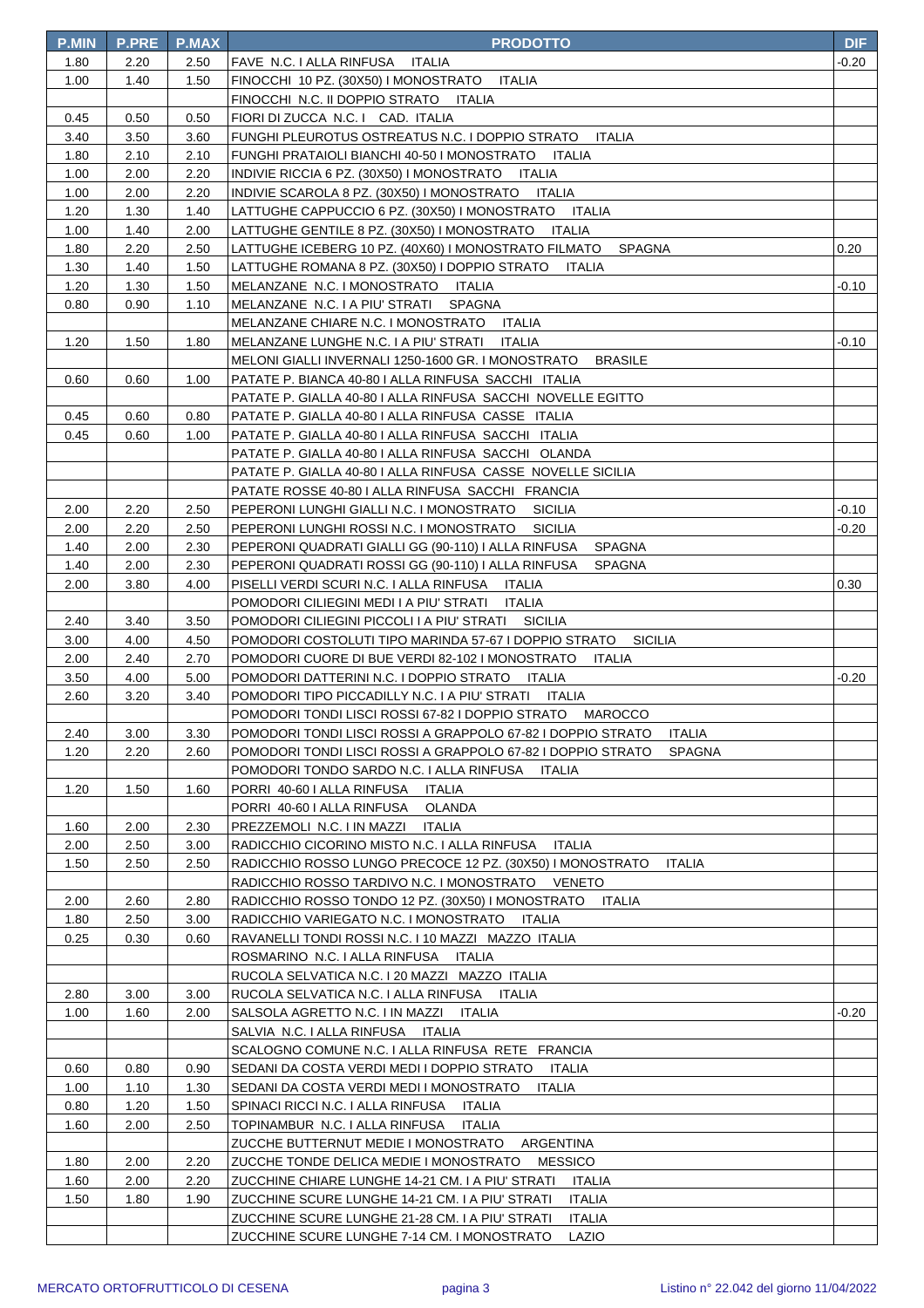| <b>P.MIN</b> | <b>P.PRE</b> | <b>P.MAX</b> | <b>PRODOTTO</b>                                                                                     | <b>DIF</b> |
|--------------|--------------|--------------|-----------------------------------------------------------------------------------------------------|------------|
|              |              |              | <b>PRODOTTI ESOTICI</b>                                                                             |            |
|              |              |              | ANANAS GOLD 6 PZ. (40X60) I MONOSTRATO MATURAZIONE IN PIANTA COSTA RICA                             |            |
| 0.90         | 1.40         | 1.60         | ANANAS GOLD 7 PZ. (40X60) I MONOSTRATO COSTA RICA                                                   |            |
| 3.50         | 3.50         | 3.80         | ANANAS GOLD 7 PZ. (40X60) I MONOSTRATO VIA AEREA REPUBBLICA DOMINICANA                              |            |
| 3.40         | 3.50         | 4.00         | AVOCADO 306-365 (12) I MONOSTRATO ISRAELE                                                           |            |
|              |              |              | AVOCADO HASS 306-365 (12) I MONOSTRATO SPAGNA                                                       |            |
| 0.80         | 1.10         | 1.10         | BANANE CAVENDISH N.C. I A PIU' STRATI AMERICA CENTRALE                                              |            |
| 1.20         | 1.35         | 1.48         | BANANE CAVENDISH N.C. I A PIU' STRATI CHIQUITA AMERICA CENTRALE                                     |            |
| 4.00         | 5.00         | 7.00         | FRUTTO DELLA PASSIONE N.C. I ALLA RINFUSA COLOMBIA                                                  |            |
|              |              |              | LIME 53-56 I A PIU' STRATI BRASILE                                                                  |            |
| 1.75         | 2.50         | 3.00         | MANGHI 8 PZ. (30X40) I MONOSTRATO BRASILE                                                           |            |
| 7.00         | 7.50         | 10.50        | MANGHI 8 PZ. (30X40) I MONOSTRATO VIA AEREA PERU'                                                   |            |
|              |              |              | PAPAIA 6 PZ. I MONOSTRATO BRASILE                                                                   |            |
| 3.50         | 4.60         | 4.60         | PAPAIA FORMOSA 3 PZ. I MONOSTRATO BRASILE                                                           |            |
|              |              |              | ZENZERO N.C. I ALLA RINFUSA BRASILE                                                                 |            |
|              |              |              | <b>PRODOTTI SECCHI</b>                                                                              |            |
|              |              |              | ALBICOCCHE SECCHE MEDIE I ALLA RINFUSA TURCHIA                                                      |            |
| 14.00        | 14.00        | 15.00        | ANACARDI 180-210   ALLA RINFUSA BRASILE                                                             |            |
| 13.00        | 13.00        | 14.00        | ANACARDI 180-210   ALLA RINFUSA VIETNAM                                                             |            |
|              |              |              | ARACHIDI 7-9 FANCY ALLA RINFUSA EGITTO                                                              |            |
|              |              |              | ARACHIDI 7-9 EXTRA FANCY ALLA RINFUSA ISRAELE                                                       |            |
|              |              |              | ARACHIDI 9-11 FANCY ALLA RINFUSA EGITTO                                                             |            |
|              |              |              | CECI SECCHI 8+ I ALLA RINFUSA MESSICO                                                               |            |
|              |              |              | CECI SECCHI N.C. I ALLA RINFUSA ITALIA                                                              |            |
|              |              |              | DATTERI DEGLET NOUR N.C. I IN VASCHETTE TUNISIA                                                     |            |
|              |              |              | DATTERI MEDJOUL GIANT (23+ GR.) I ALLA RINFUSA     ISRAELE                                          |            |
|              |              |              | DATTERI MEDJOUL LARGE (18-23 GR.) I ALLA RINFUSA     ISRAELE                                        |            |
|              |              |              | DATTERI MEDJOUL SUPER GIANT (26+GR.) I ALLA RINFUSA ISRAELE                                         |            |
|              |              |              | FAGIOLI SECCHI BORLOTTI CRANBERRY N.C. I ALLA RINFUSA SACCHETTI CANADA                              |            |
|              |              |              | FAGIOLI SECCHI BORLOTTI LAMON N.C. I ALLA RINFUSA SACCHETTI ITALIA                                  |            |
|              |              |              | FAGIOLI SECCHI CANNELLINI N.C. I ALLA RINFUSA SACCHETTI ARGENTINA                                   |            |
|              |              |              | FAVE SECCHE N.C. I ALLA RINFUSA SACCHETTI SGUSCIATE EGITTO                                          |            |
|              |              |              | FICHI SECCHI N.C. I ALLA RINFUSA GRECIA                                                             |            |
|              |              |              | LENTICCHIE SECCHE COMUNI MEDIE I ALLA RINFUSA CANADA                                                |            |
| 9.00         | 9.00         | 9.50         | MANDORLE 20-22 U.S. I ALLA RINFUSA SGUSCIATE CALIFORNIA                                             |            |
|              |              |              | MANDORLE 22-24 EXTRA I ALLA RINFUSA SGUSCIATE CALIFORNIA                                            |            |
|              |              |              | MANDORLE N.C. I ALLA RINFUSA PELATE CALIFORNIA                                                      |            |
|              |              |              | NOCCIOLE N.C. I ALLA RINFUSA<br><b>FRANCIA</b>                                                      |            |
| 1.20         | 1.20         | 1.50         | NOCI DI COCCO 12 PZ. (40X60) I ALLA RINFUSA<br>COSTA D'AVORIO                                       |            |
|              |              |              | NOCI FRANQUETTE 30-32 I ALLA RINFUSA<br><b>FRANCIA</b>                                              |            |
| 3.80         | 4.00         | 4.00         | NOCI FRANQUETTE 32-34 I ALLA RINFUSA<br><b>FRANCIA</b>                                              |            |
| 4.20         | 4.50         | 4.50         | NOCI FRANQUETTE 34-36 I ALLA RINFUSA<br><b>FRANCIA</b>                                              |            |
| 5.00         | 5.50         | 6.30         | NOCI LARA 32-34 I ALLA RINFUSA<br><b>ITALIA</b>                                                     |            |
| 6.00         | 7.00         | 7.80         | NOCI LARA 34-36 I ALLA RINFUSA<br><b>ITALIA</b><br>PINOLI CINESI N.C. I ALLA RINFUSA<br><b>CINA</b> |            |
|              |              |              | PINOLI COMUNI N.C. I ALLA RINFUSA                                                                   |            |
|              |              |              | ITALIA<br>PINOLI COMUNI N.C. I ALLA RINFUSA<br>MEDITERRANEO                                         |            |
| 13.50        | 14.00        | 14.00        | PISTACCHI 18-20 I ALLA RINFUSA<br>CALIFORNIA                                                        |            |
|              |              |              | PISTACCHI N.C. I ALLA RINFUSA SGUSCIATI CALIFORNIA                                                  |            |
|              |              |              | PISTACCHI N.C. I ALLA RINFUSA SGUSCIATI IRAN                                                        |            |
|              |              |              | PRUGNE SECCHE 20-30/LB I ALLA RINFUSA FRANCIA                                                       |            |
|              |              |              | PRUGNE SECCHE 30-40/LB I ALLA RINFUSA DENOCCIOLATE FRANCIA                                          |            |
|              |              |              | UVA SECCA SULTANINA MEDIA I ALLA RINFUSA TURCHIA                                                    |            |
|              |              |              |                                                                                                     |            |